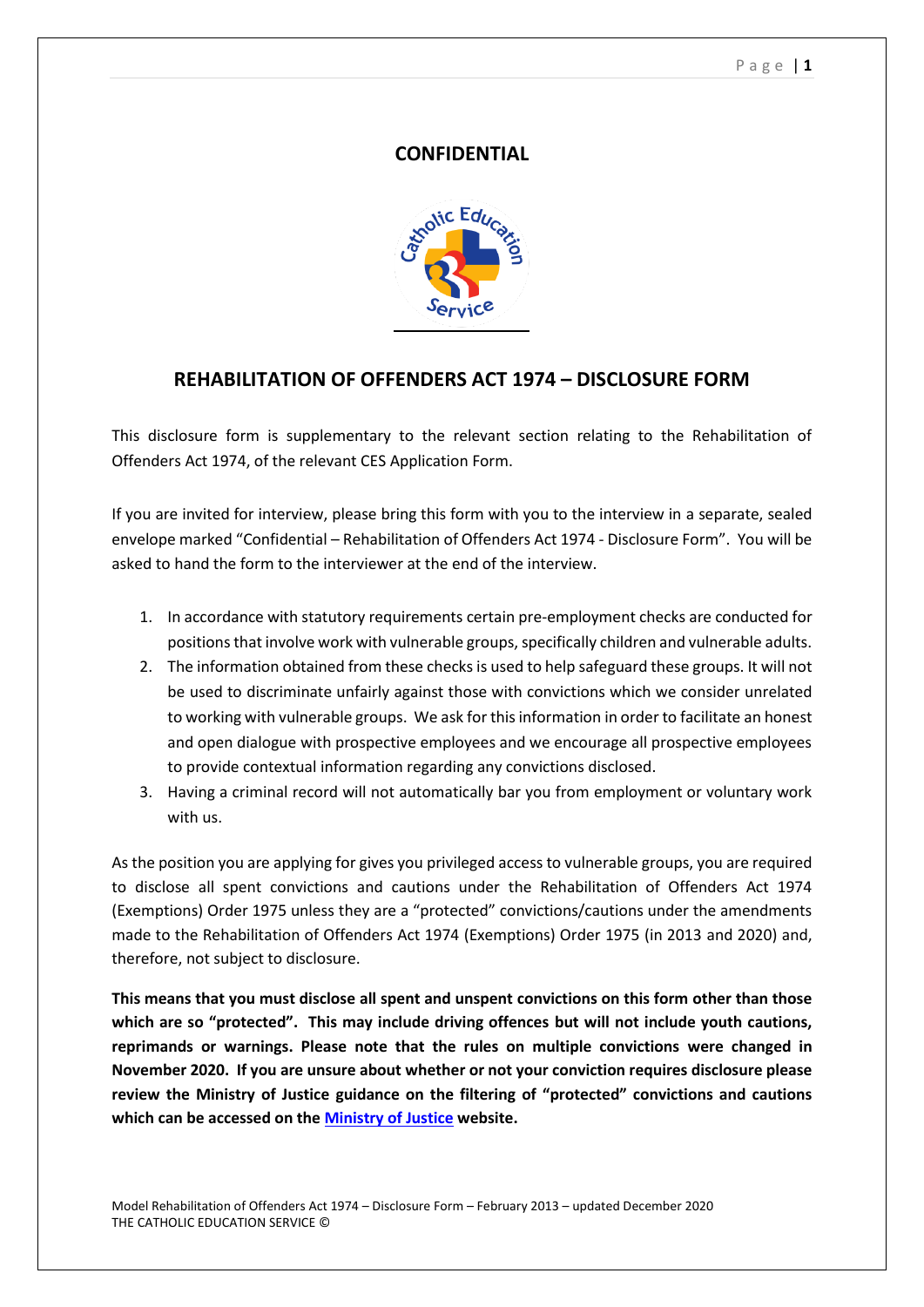Failure to disclose any disclosable criminal convictions could lead either to your application being rejected or, if you are appointed, to summary dismissal if it is subsequently discovered that you have had any disclosable criminal convictions and a referral to the Police may be made.

**It is an offence to knowingly apply for, offer to do, accept, or do any work in a regulated position if you have been disqualified from working with children.** 

**Any offer of employment will be subject to checks being carried out in order to ensure that you are not subject to a prohibition order or an interim prohibition order.**

Failure to complete this form may render your application invalid.

Full Name:

Date of Birth:

Post Applied for:

Do you have any unspent conditional cautions or convictions under the Rehabilitation of Offenders Act 1974?

No: □ Yes: □

Do you have any adult cautions (simple or conditional) or spent convictions that are not protected as defined by the Rehabilitation of Offenders Act 1974 (Exceptions) Order 1975 (Amendment) (England and Wales) Order 2020?

No: □ Yes: □

If you have answered yes to the question above, please set out the following details below:

- Date of each conviction / pending hearing / reprimand / warning;
- The offence;
- The sentence; and
- The Police Force / Court involved.

**Declaration:** I hereby certify that the information given above is true and accurate:

Model Rehabilitation of Offenders Act 1974 – Disclosure Form – February 2013 – updated December 2020 THE CATHOLIC EDUCATION SERVICE ©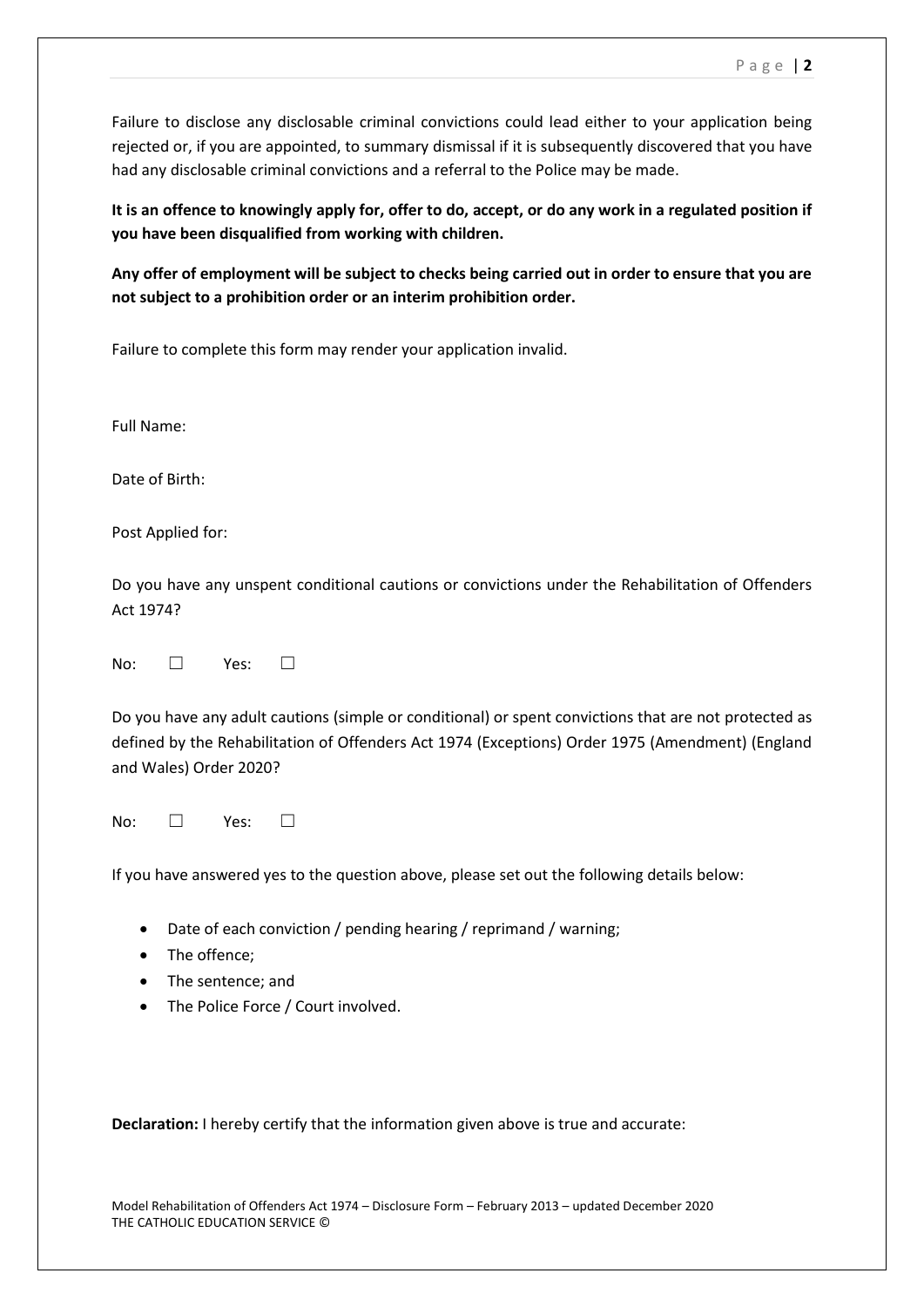SIGNATURE : DATE:

#### **Request for Your Consent to Process Your Data**

In compliance with the General Data Protection Regulation (GDPR), we wish to ensure you are aware of the purpose for which we are requesting your consent to collect and process the data we have asked you to provide on this form.

#### **Important information regarding your consent**

- 1. We are a VA School.
- 2. To the extent that you have disclosed any criminal records information on this form, your information may be shared with OFSTED/Estyn and the Local Authority Designated Officer for child protection matters (the LADO). As a Catholic education provider, we work closely with Diocese of Westminster with whom we may be required to share the information you have provided on this form.
- 3. The person responsible for data protection within our organisation is School HR Officer and you can contact them with any questions relating to our handling of your data. You can contact them by email – office@ncc.brent.sch.uk.
- 4. We require the information requested on this form in order to process your application for employment and to ascertain whether you are a suitable candidate to work with children/in a child centred environment.
- 5. We require you to complete this form regarding criminal records disclosure as the information is needed in order to assist us in complying with our legal obligation to safeguard and protect children from harm.
- 6. If your application is successful and you have disclosed criminal records information on this form, we shall retain the form as part of your permanent employment record and afterwards in accordance with the School's data retention policy. In addition, we shall document and retain records of relevant guidance/advice received by OFSTED/Estyn and/or the LADO and any other appropriate third party.<sup>1</sup>
- 7. If you are unsuccessful and you have disclosed criminal records information which could disqualify you from working with children/in a child centred environment, we shall share

1

<sup>&</sup>lt;sup>1</sup> See paragraph 2.

Model Rehabilitation of Offenders Act 1974 – Disclosure Form – February 2013 – updated December 2020 THE CATHOLIC EDUCATION SERVICE ©